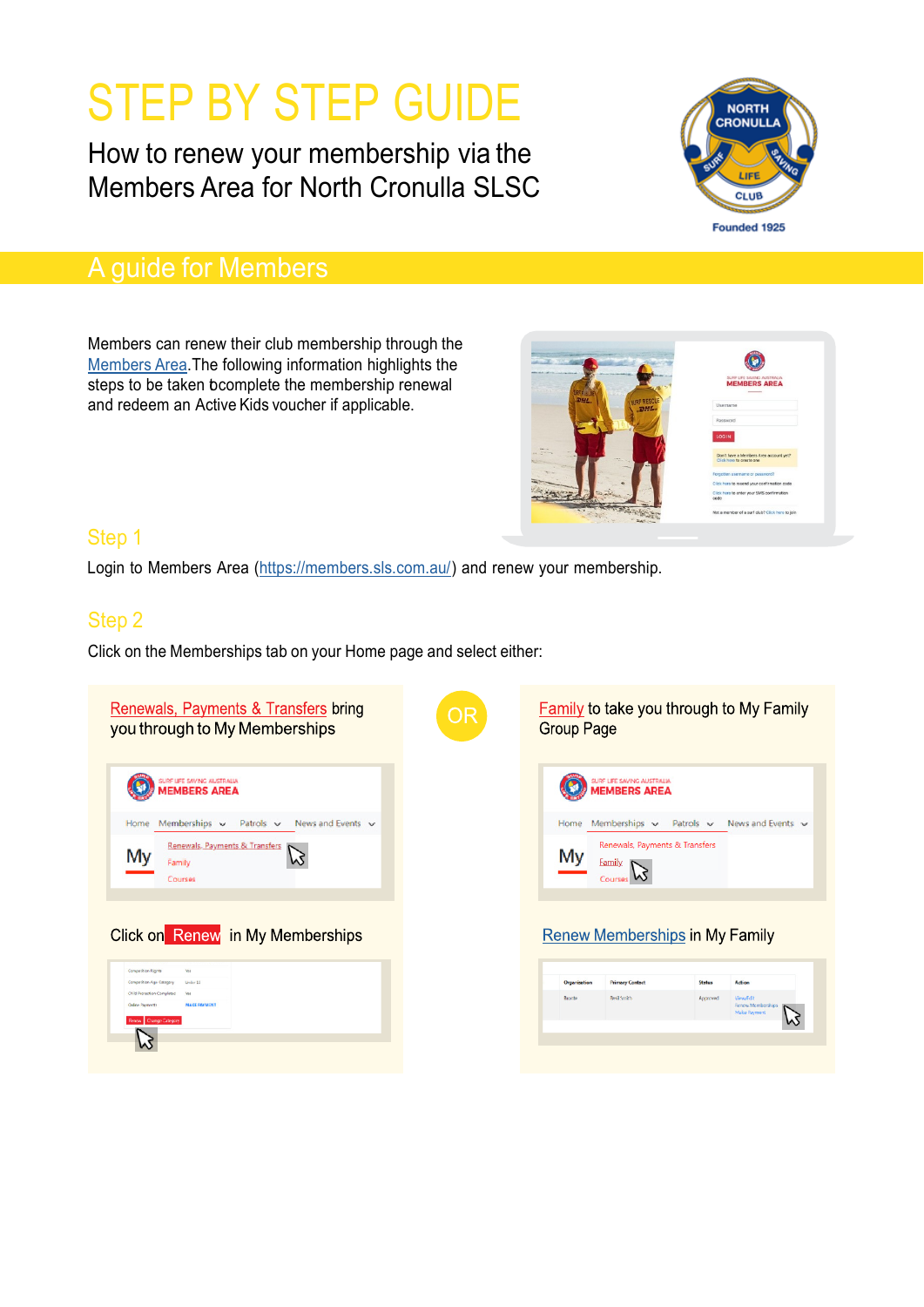### Step 3

Agree to update membership renewal for 2022/2023. Click Submit

Then in next renew screen click the dropdown box to select your membership fee.

#### Click Next

The next screen is area for additional fees Fitness room membership, key fob etc . As the club is closed this area will be blank.

### Click Next

### Step 4

If you are renewing an U18 member, the Active Kids screen will be displayed. Enter your voucher details, PIN and club membership fee to start the voucher redemption process. If you do not have any vouchers to use then scroll to bottom.

#### Click Next

The Members Area will then connect with Service NSW to check the validity of your Active Kids voucher.

### Step 5

Check all details are correct and then go to the bottom of the page and tick declarations. If you are under 18 or the membership person is under 18 please fill in parent or guardian consent. Any Active Kids vouchers used will be deducted from membership fees

### Click Next

An email is automatically generated saying your North Cronulla renewal application is submitted. Please go ahead to Step 2 and make payment if required.



| <b>ACTIVE KIDS VOUCHERS</b>      |                                                                                                           |
|----------------------------------|-----------------------------------------------------------------------------------------------------------|
|                                  | Enter voucher details if you have the active voucher or just leave the fields empty to continue to the pa |
| Sarah Smith (Member ID: 1234567) |                                                                                                           |
| Voucher barcode                  | 12345678123456                                                                                            |
| Voucher pin                      | 1706                                                                                                      |
|                                  | Child's Date Of Birth in the format DDMM i.e. 1503                                                        |

\$ 130

| <b>RENEW</b>                                                                                                                                          |          |
|-------------------------------------------------------------------------------------------------------------------------------------------------------|----------|
| <b>Summary</b>                                                                                                                                        |          |
| You are renewing                                                                                                                                      |          |
| North Cronulla SLSC (NSW)                                                                                                                             |          |
| Member/s to renew                                                                                                                                     |          |
|                                                                                                                                                       |          |
| <b>Order Summary</b>                                                                                                                                  |          |
| Please find below a summary of your order.                                                                                                            |          |
|                                                                                                                                                       |          |
| Active (18yrs and over) - Renewal Fee 2022/23 Season<br>Includes membership and training fees. Key Fob and access to Fitness Room unavailable 2022/23 | \$110.00 |
| Total                                                                                                                                                 |          |
|                                                                                                                                                       | \$110.00 |
| SLSA Membership application and declaration                                                                                                           |          |

C I have read, understood, acknowledge and agree to the declaration including the warning, exclusion of liability, release and indermnity. I acknowledge that if my application for membership is successful I will be entitled to all benefits, advantages, privileges and services of SLSA membership.

[2] I have read, understand, acknowledge and agree to the declaration and application and conditions of membership. I warrant that all information provided is

correct Previous

Membership fee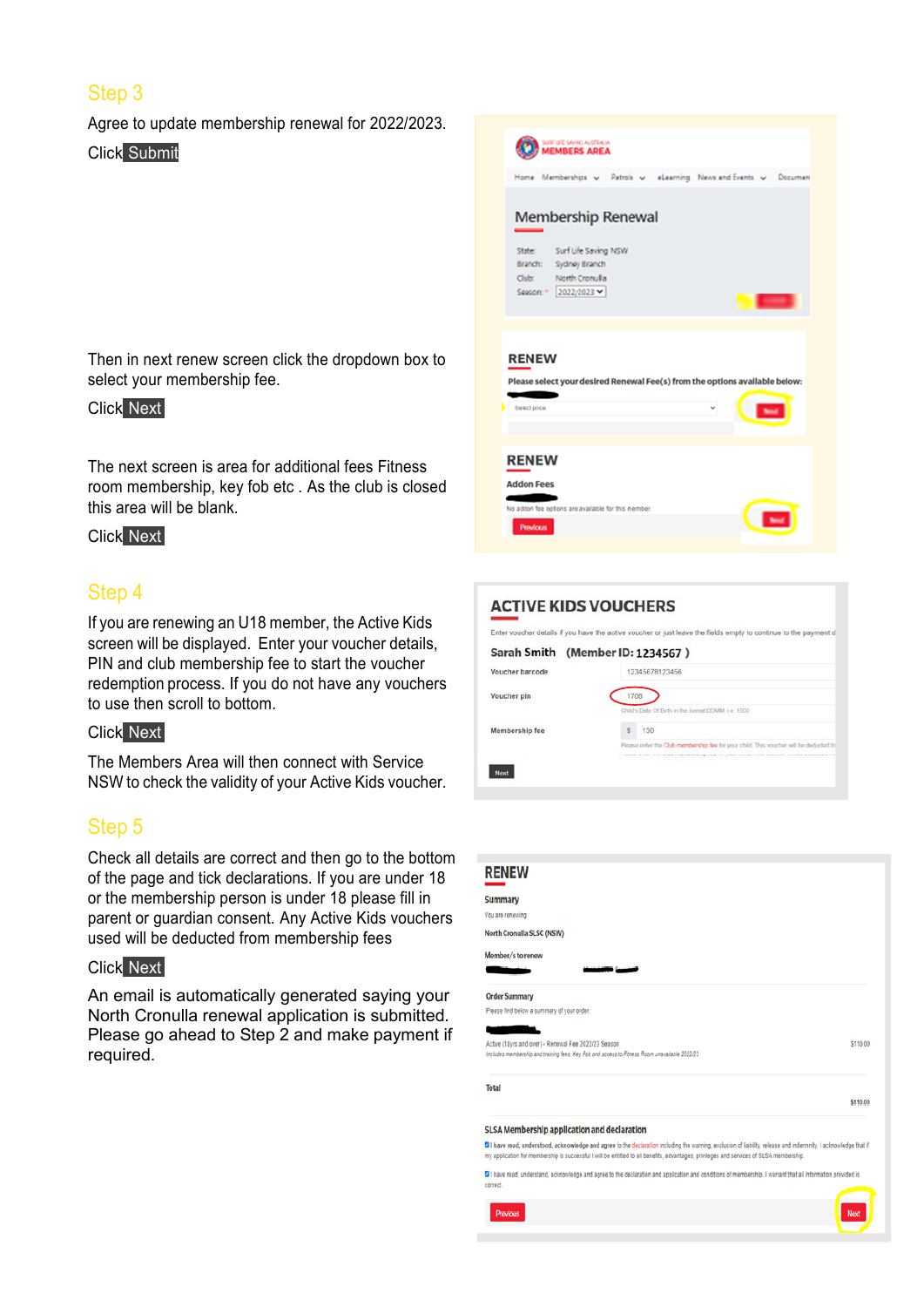### Step 6

Step 2 is payment of your membership. Both steps 1 & 2 need to be completed before your membership can be processed and updated.

#### Click PAY NOW

#### **RENEW**

You have almost completed your new membership application to North Cronulla SLSC

#### Your order number is #2905

The application needs to be approved before you become a member and you must fulfill all of the Terms and Conditions of the membership process re

Step 1: DONE  $\checkmark$  - Your online application has now been submitted

Step 2: Payment by credit card is now reguired to complete your application.



#### **Enter Payment Details**

As some clubs/entities may not participate in the Payment Gateway, you can only pay the entities available in the selection box below. If the name does<br>not appear when you type in your required club/entity, you must contac

Please enter your payment details below. Fields marked with an asterisk  $(*)$  are mandatory.

\* Club/Organisation North Cronulla SLSC

> North Cronulla SLSC Price List MEMBERSHIP FEES 2022-2023

| NORTH |  |
|-------|--|
|       |  |
|       |  |
|       |  |

SENIORS FEES 2022-2023 COMMENCING 1 MAY 2022

| (NIPPER FEES 2022-2023 listed separately at bottom)                                                             |          |
|-----------------------------------------------------------------------------------------------------------------|----------|
| Cadets Under 15 (born 01/10/2007 to 30/09/2008)                                                                 | \$100.00 |
| Active Under 17 (born 01/10/2005 to 30/09/2007)                                                                 | \$100.00 |
| Active Under 19 (born 01/10/2003 to 30/09/2005)                                                                 | \$100.00 |
| Active Senior (born before 01/10/2003)                                                                          | \$110.00 |
| Reserve Active (approved by Board)                                                                              | \$110.00 |
| Long Service (approved by Board)                                                                                | \$110.00 |
| Associate                                                                                                       | \$210.00 |
| General- Nipper Parent only                                                                                     | \$50.00  |
| Associate Holding Office must be approved by board<br>CLUB ACCESS NOT AVAILABLE DURING REBUILD 2022/2023 SEASON | \$100.00 |
|                                                                                                                 |          |

FITNESS ROOM MEMBERSHIP FEES ADDITIONAL (NOT AVAILABLE 2022-2023

SEA SON)

#### NIPPER FEES 2022-2023 COMMENCING 1 AUGUST 2022

| Nipper 1st child in family                                                        | \$100.00 |
|-----------------------------------------------------------------------------------|----------|
| Nipper 2nd child in family                                                        | \$100.00 |
| Nipper each extra child in family                                                 | \$100.00 |
| General- Nipper Parent only                                                       | \$50.00  |
| We accept Active Kids vouchers                                                    |          |
| Associate Nipper Parents MAY receive 50% discount off Associate Member fees only. |          |
| CLUB ACCESS NOT AVAILABLE DURING REBUILD 2022/2023 SEASON                         |          |
| Please ensure you pay the correct membership category                             |          |
| Please contact the office if you need assistance                                  |          |
|                                                                                   |          |

North Cronulla Surf Life Saving Club

Email: admin@ncslsc.com.au

Phone: 9523 5846

| <b>Transaction 1</b>           |                                  |                                          |
|--------------------------------|----------------------------------|------------------------------------------|
| * Transaction Type             | Membership fee<br>$\checkmark$   |                                          |
| * Payment Details              | Order Number 3061 for john Smith | Complete Name/Meaningful Payment details |
| * Amount                       | 110.00                           | GST Inc. (\$dd.cc)                       |
| 言                              |                                  |                                          |
| <b>Add another Transaction</b> |                                  |                                          |
| Total                          | \$110.00 AUD                     |                                          |
| <b>Payer's Details</b>         |                                  |                                          |
| * Payer's Name                 | <b>John Smith</b>                |                                          |
| * Contact Details              | 123456789                        | Phone Number or Address                  |
| <b>Receipt Email Address</b>   | smith@gmail.com                  | --                                       |

### Step 7

Please scroll down and check payment details. This page details all current North Cronulla membership fees. The secure payment gateway service autofill's your balance of membership fees that are due. These can then be paid online using a debit/creditcard.

Click Next